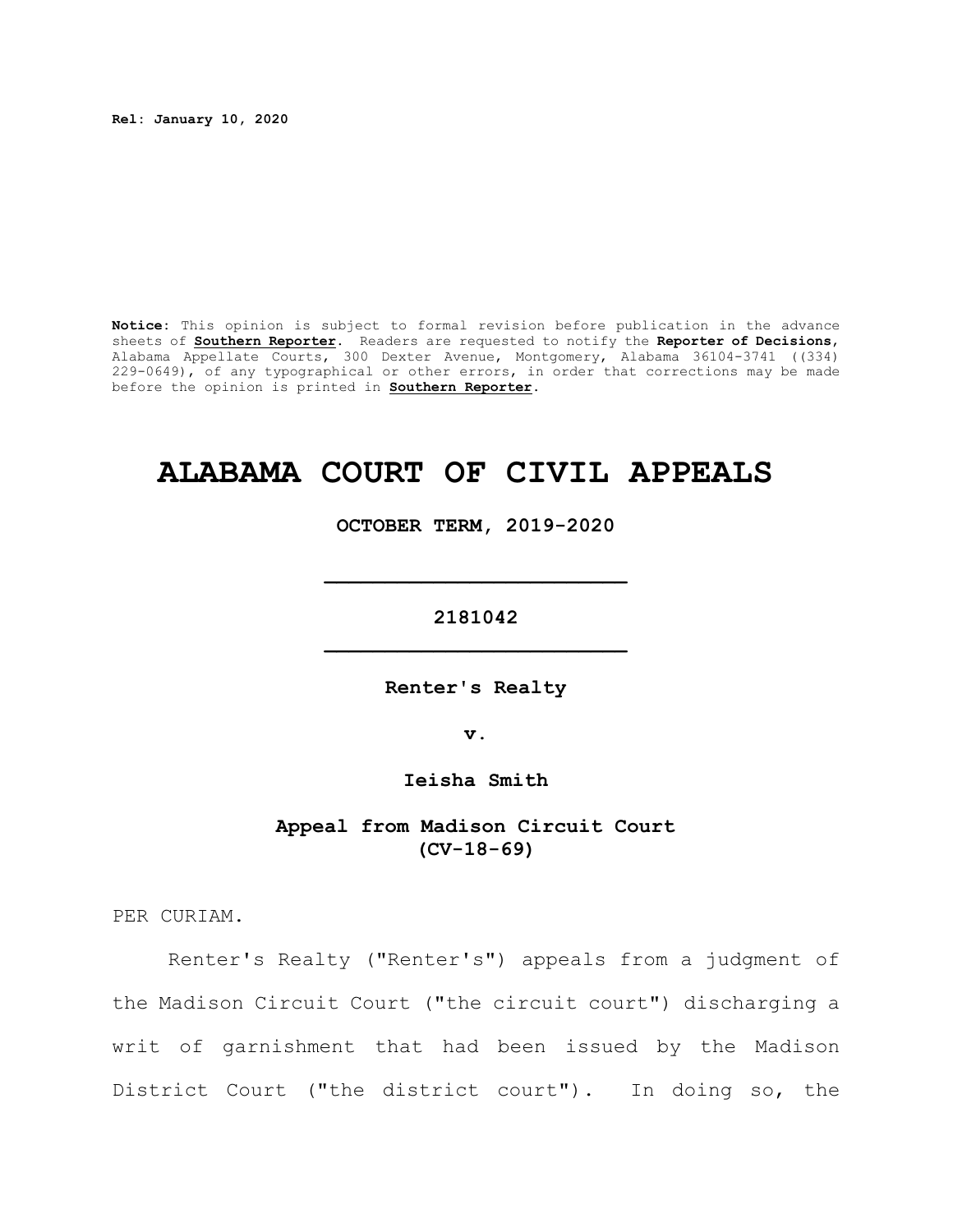circuit court granted Ieisha Smith's "Declaration and Claim of Exemption" and denied Renter's objection to that claim.

This is the second appeal to this court that has arisen from the writ of garnishment issued in this action. The record from the previous appeal, Smith v. Renter's Realty, [Ms. 2180304, July 12, 2019] So. 3d (Ala. Civ. App. 2019) (" $Smith I"$ ), which the parties have asked to be incorporated as the record in the current appeal, indicates the following. In the district court, Renter's prevailed against Smith in its unlawful-detainer action against her, and the district court entered an order of possession in favor of Renter's. Subsequently, on December 22, 2016, the district court entered a judgment ordering Smith to pay damages and costs in the amount of \$5,145. Smith did not appeal from the December 22, 2016, judgment.

Nothing in the record indicates that Smith paid the judgment or attempted to arrange a payment schedule with Renter's. Thus, on May 17, 2017, Renter's filed a process of garnishment in the district court, and on May 18, 2017, a writ of garnishment was issued to Smith's employer. On June 12, 2017, Smith filed in the district court a motion to stay the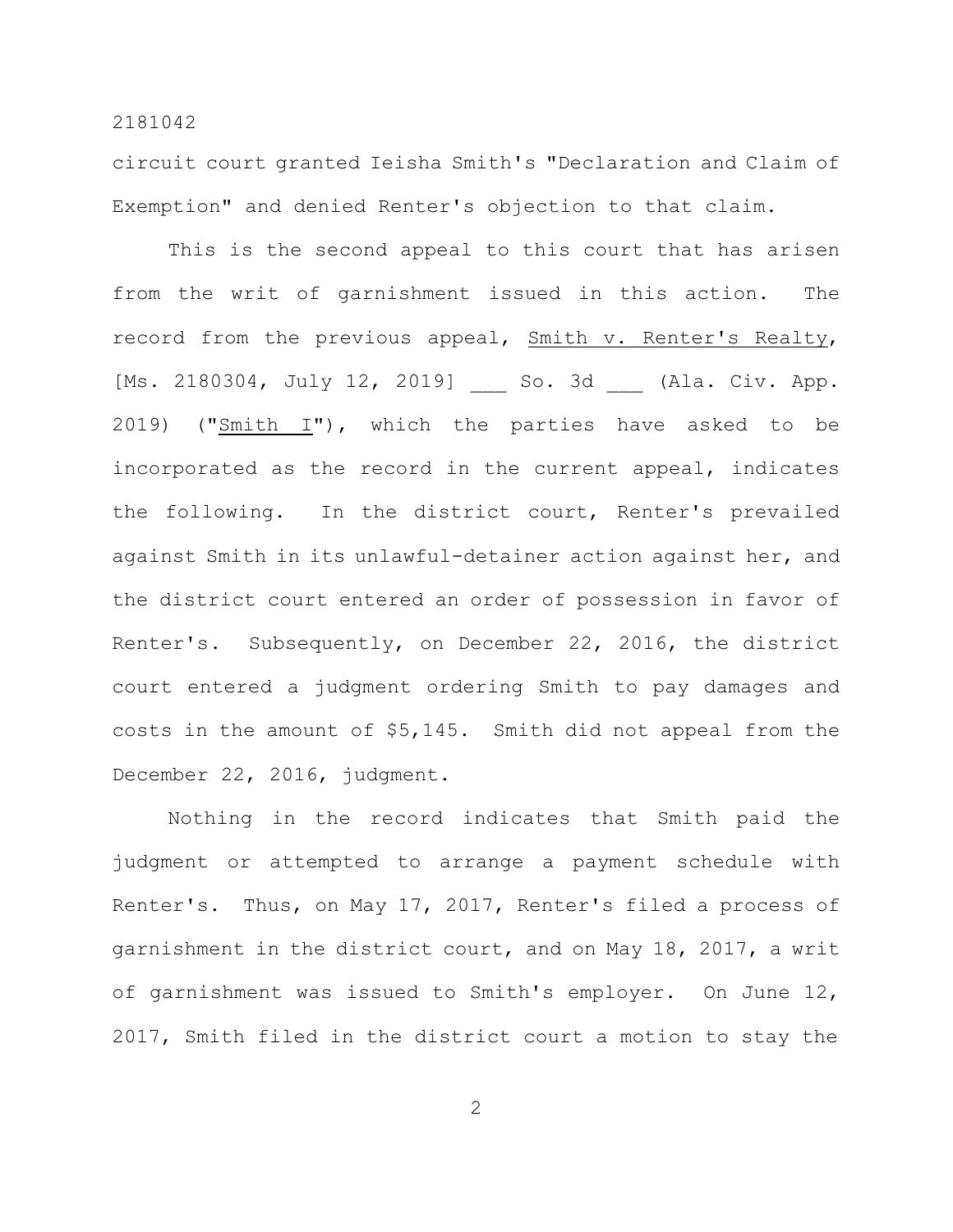garnishment, a verified declaration, and a claim of exemption. In her claim of exemption, Smith asserted that her biweekly wages were approximately \$900 or less and that she used all of her income to pay current expenses for her family and herself. She said that she did not accumulate wages from paycheck to paycheck. Citing Art. 10, § 204, Ala. Const. 1901 ("§ 204"), Smith claimed that her wages were exempt from garnishment.

The district court granted a stay on June 13, 2017. On June 15, 2017, Renter's filed an objection to Smith's claim of exemption, arguing, among other things, that Smith was barred from claiming wages as personal property subject to exemption by application of § 6-10-6.1, Ala. Code 1975, which had become law on June 11, 2015. Approximately one year after the objection was filed, after a number of hearings, the district court entered a judgment on June 27, 2018, denying Smith's claim of exemption and reinstating the writ of garnishment. On July 2, 2018, Smith appealed to the circuit court. The record created in the district court was made a part of the circuit court's record.

On July 17, 2018, Smith filed in the circuit court a "response" to Renter's objection to her claim of exemption.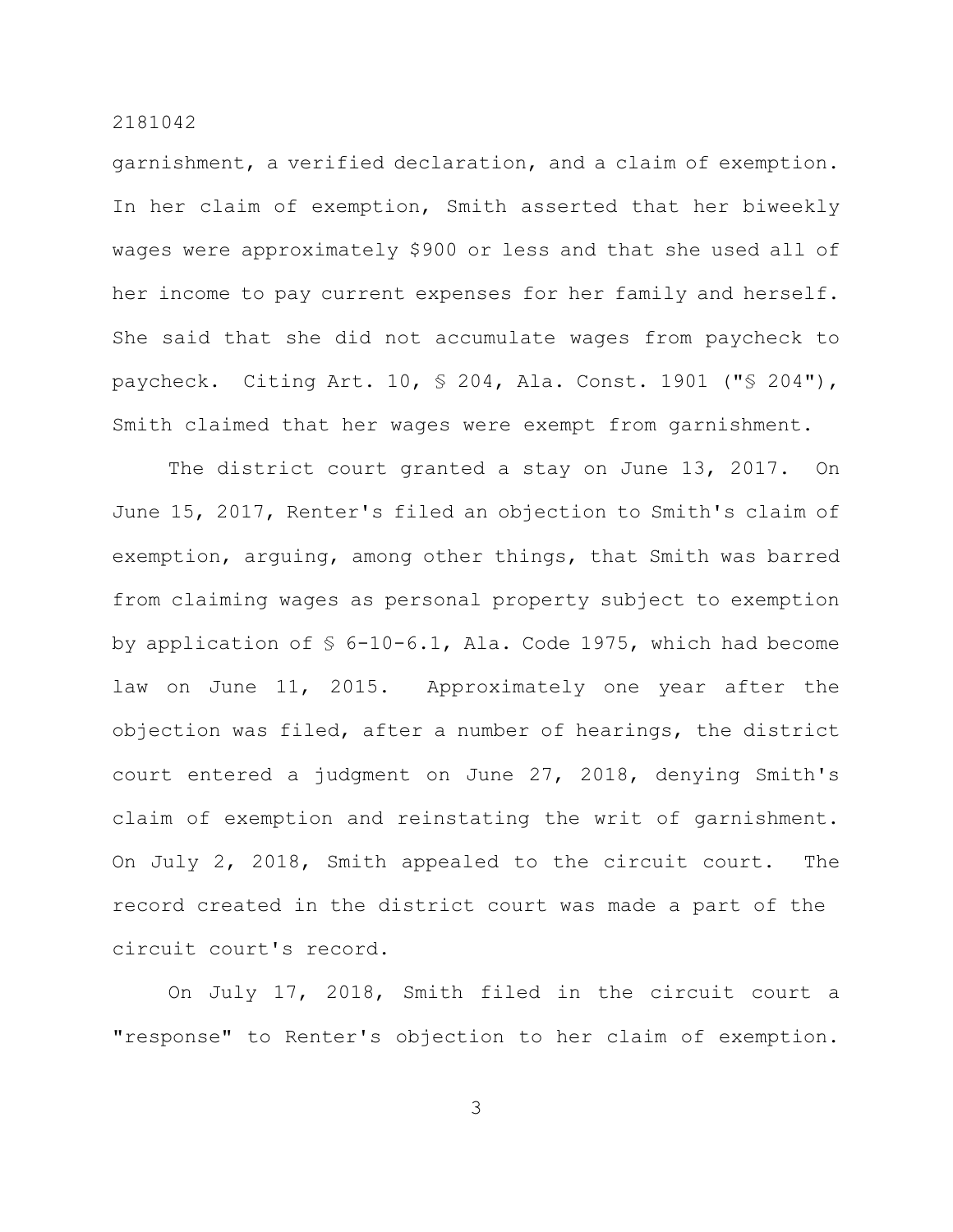In that response, Smith argued that her wages could be claimed as a personal exemption under § 204 and Alabama caselaw dating to 1884. Smith and Renter's each filed trial briefs in the circuit court regarding the constitutionality of § 6-10-6.1, which provides:

"(a) Wages, salaries, or other compensation of a resident are not personal property for the purposes of exemption from garnishment, levy, sale under execution, or other process for the collection of debt.

"(b) It is the intent of this section to exclude from the meaning of personal property the wages, salaries, or other compensation of a resident for the purposes of the personal property exemption under Section 6-10-6[, Ala. Code 1975,] and Section 204 of the Constitution of Alabama of 1901."

On August 10, 2018, the circuit court held a hearing on Smith's claim of exemption and Renter's objection to the claim of exemption. On August 13, 2018, the circuit court entered a judgment stating that the attorneys for the parties had appeared before it on August 10, 2018, and had "consented to the Court rendering a decision on claim of exemption without further hearing." The circuit court then denied Smith's claim of exemption, citing § 6-10-6.1 and noting that that statute had become law before the writ of garnishment had been issued.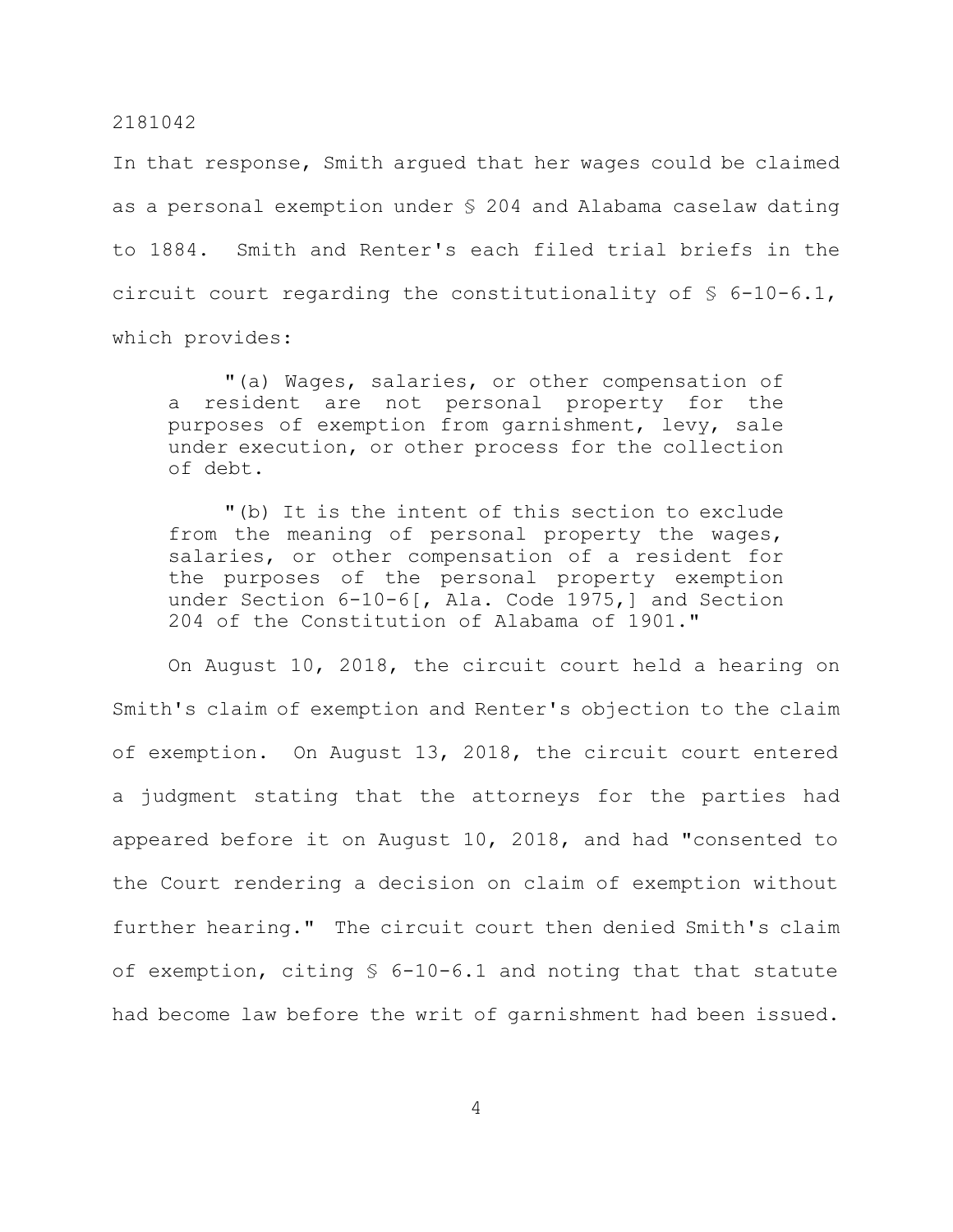Smith timely appealed the circuit court's August 10, 2018, judgment to this court. This court determined that Smith had served the attorney general with notice of her constitutional challenge to § 6-10-6.1, as required by § 6-6- 227, Ala. Code 1975. However, the matter had proceeded to trial before the attorney general's office had had the opportunity to respond. Accordingly, on the authority of Armstrong v. Roger's Outdoor Sports, Inc., 581 So. 2d 414 (Ala. 1990), this court remanded the case to the circuit court to allow the attorney general the opportunity to intervene in the action or to waive any right to intervene. The circuit court was instructed to render a valid judgment on the issue of the constitutionality of  $S$  6-10-6.1. Smith I, So. 3d at \_\_\_.

On remand, the attorney general's office waived any right to be heard in this matter. The circuit court held a hearing, and on August 12, 2019, it entered a judgment dismissing the garnishment and declaring § 6-10-6.1 unconstitutional. The circuit court stated that the statute "'represents an unconstitutional overreach by the legislature and a violation of the separation of powers principles.'" Smith v. Renter's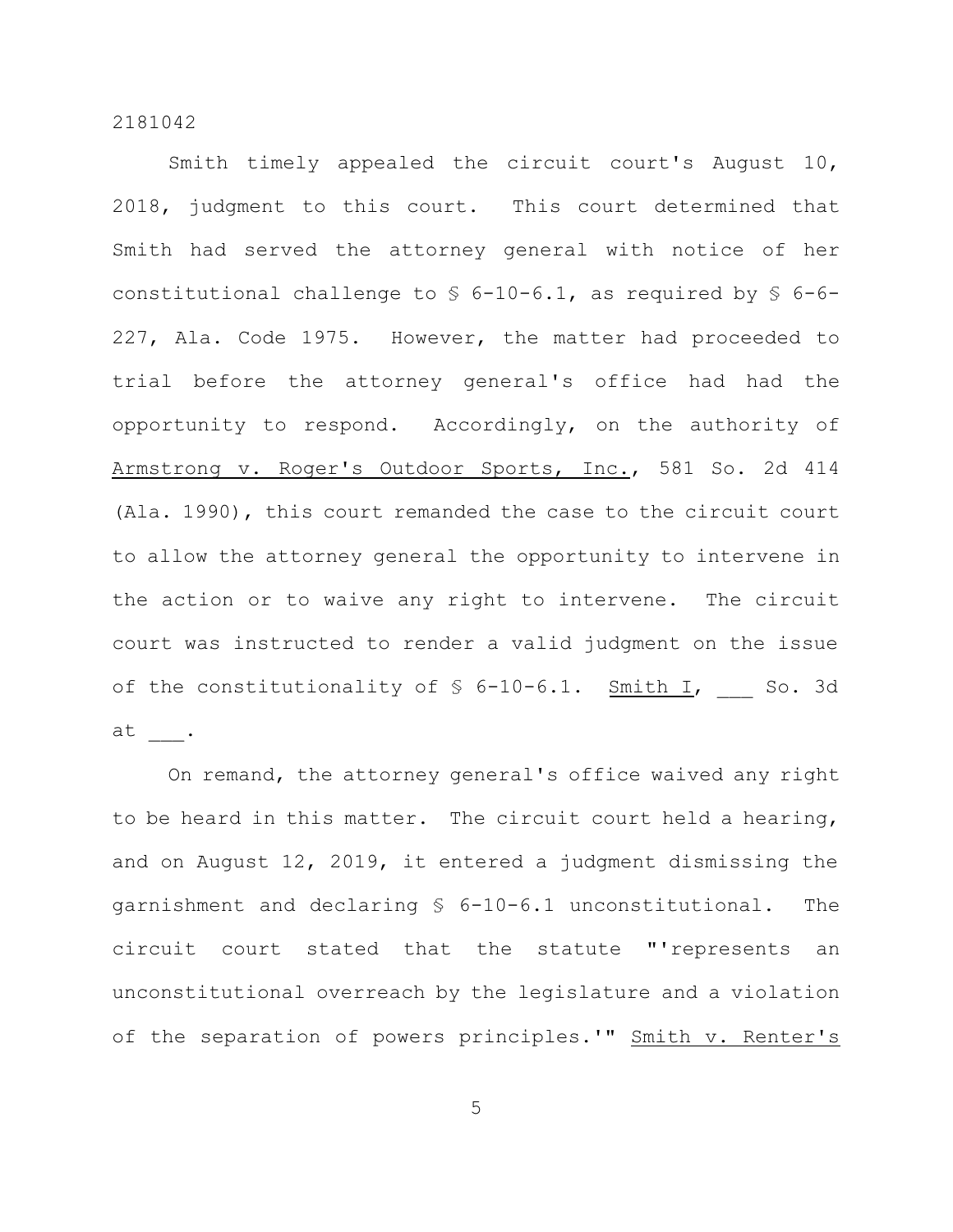Realty, [Ms. 2180304, Oct. 4, 2019] \_\_ So. 3d \_\_\_, \_\_\_ (Ala. Civ. App. 2019)(opinion on return to remand)("Smith II").

Because Smith had ultimately prevailed in the matter in the circuit court, she did not have an adverse ruling from which to appeal.  $Smith II$ , So. 3d at . Accordingly, in Smith II, this court dismissed Smith's appeal of the circuit court's judgment.

Upon the entry of the August 12, 2019, judgment, Renter's, which had previously been the prevailing party, had an adverse judgment from which it could appeal. On September 23, 2019, Renter's filed a timely appeal from that judgment. This court granted the parties' request to rely on the arguments set forth in their respective briefs and the submitted record from the previous appeal, i.e., Smith I, regarding the constitutionality of § 6-10-6.1.

Section 204 provides:

"The personal property of any resident of this state to the value of one thousand dollars, to be selected by such resident, shall be exempt from sale or execution, or other process of any court, issued for the collection of any debt contracted since the thirteenth day of July, eighteen hundred and sixtyeight or after the ratification of this Constitution."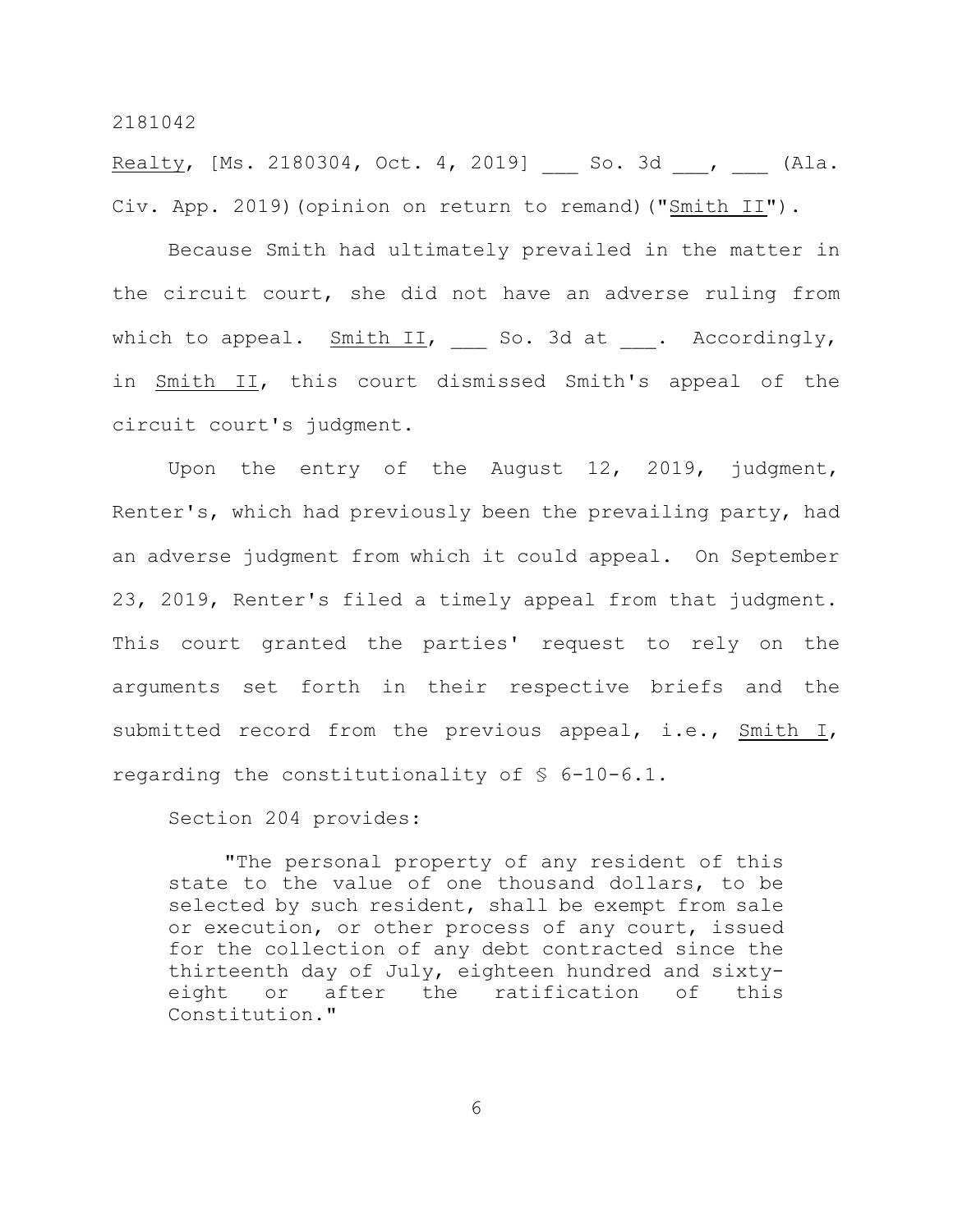Section 204 is the successor to an identical provision in Article X, § 1, Ala. Const. 1875.

"The purpose of the exemption laws is to protect the debtor and his family from being deprived of the items necessary for subsistence, and possibly to prevent them from becoming a burden upon the public." Ex parte Avery, 514 So. 2d 1380, 1382 (Ala. 1987). See also Coffman v. Folds, 216 Ala. 133, 136, 112 So. 911, 913 (1927)(quoting Levens v. State, 3 Ala. App. 45, 50, 57 So. 497, 498-99 (1912), quoting in turn State v. Johnson, 12 Ala. 840, 841 (1848))(holding, in the context of an attempted levy of attachment or execution of exempt items, that "'"articles of prime necessity for the comfort of the family should be kept inviolate for its  $use$ "'").

In Enzor v. Hurt, 76 Ala. 595 (1884), our supreme court discussed the meaning of "personal property" as that term was used in the Alabama Constitution of 1875. The Enzor court declared:

"We have often decided, that our exemption laws, being founded in a spirit of humanity and benevolence, were to be liberally construed; and such a rule of construction necessarily induces us to attach to the phrase 'personal property,' as used in those laws, a comprehensive signification. It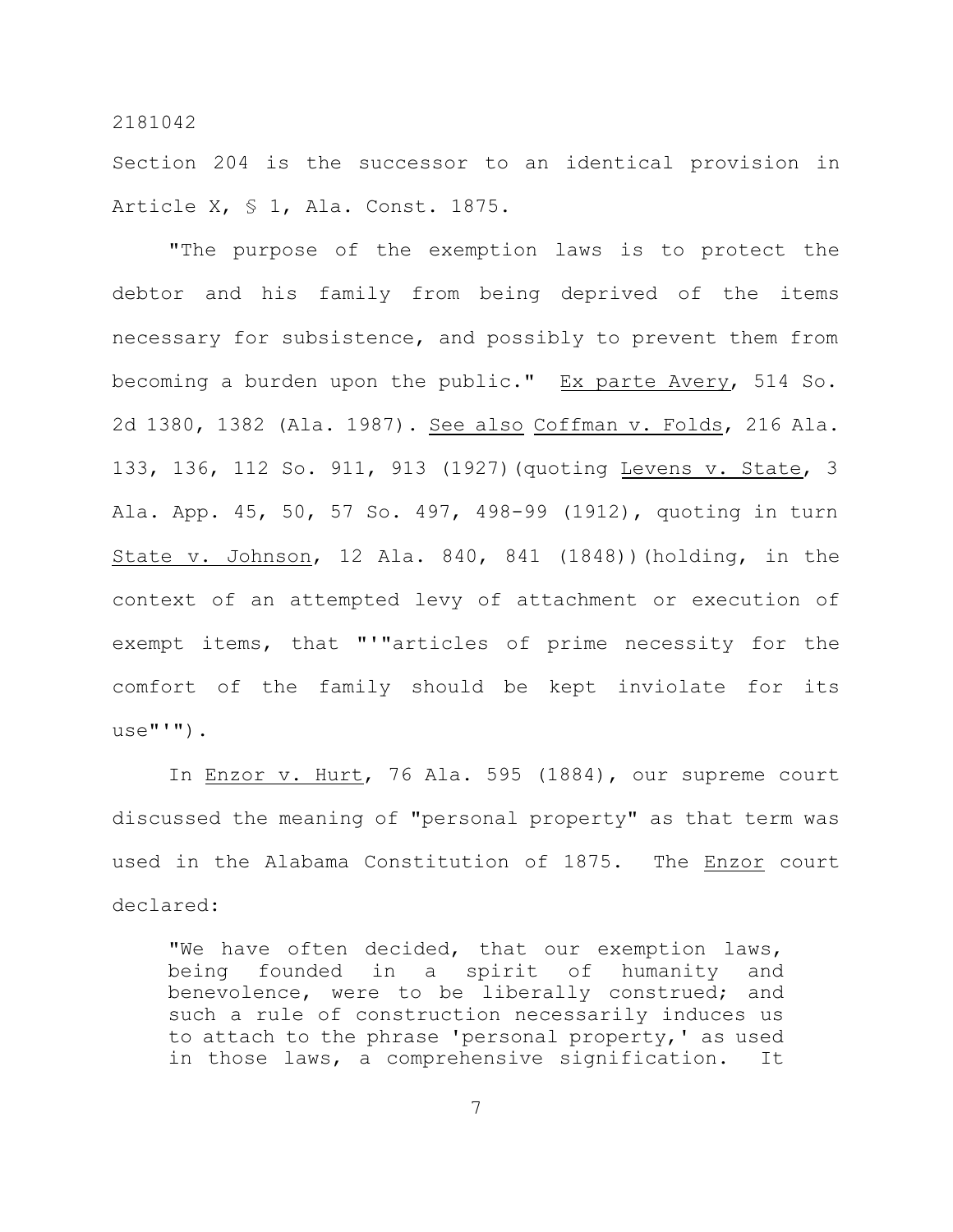was, in our judgment, intended to embrace everything which is the subject of ownership, not being realty, or an interest in realty."

## 76 Ala. at 597.

Nearly 100 years after Enzor was decided, this court noted that there had been no Alabama decision contrary to Enzor and further observed that our supreme court had held "in Kennedy v. Smith, 99 Ala. 83, [88,] 11 So. 665[, 666 (1892)], that the words 'personal property,' in the exemption laws embraced a debt due a defendant in execution, so there is no question that wages due a defendant in a garnishment suit is personal property." Walker v. Williams & Bouler Constr. Co., 46 Ala. App. 337, 340, 241 So. 2d 896, 899 (Civ. 1970).

By any objective standard, "wages, salaries, or other compensation of a resident,"  $\frac{1}{2}$  6-10-6.1(a), constitute personal property. The Alabama Constitution of 1901, building on precedent, explicitly mandates that "[t]he personal property of any resident of this state to the value of one thousand dollars, to be selected by such resident, shall be exempt from sale or execution, or other process of any court, issued for the collection of any debt contracted ...." § 204.

"The Constitution of Alabama, like that of the nation and of the other states, is the supreme law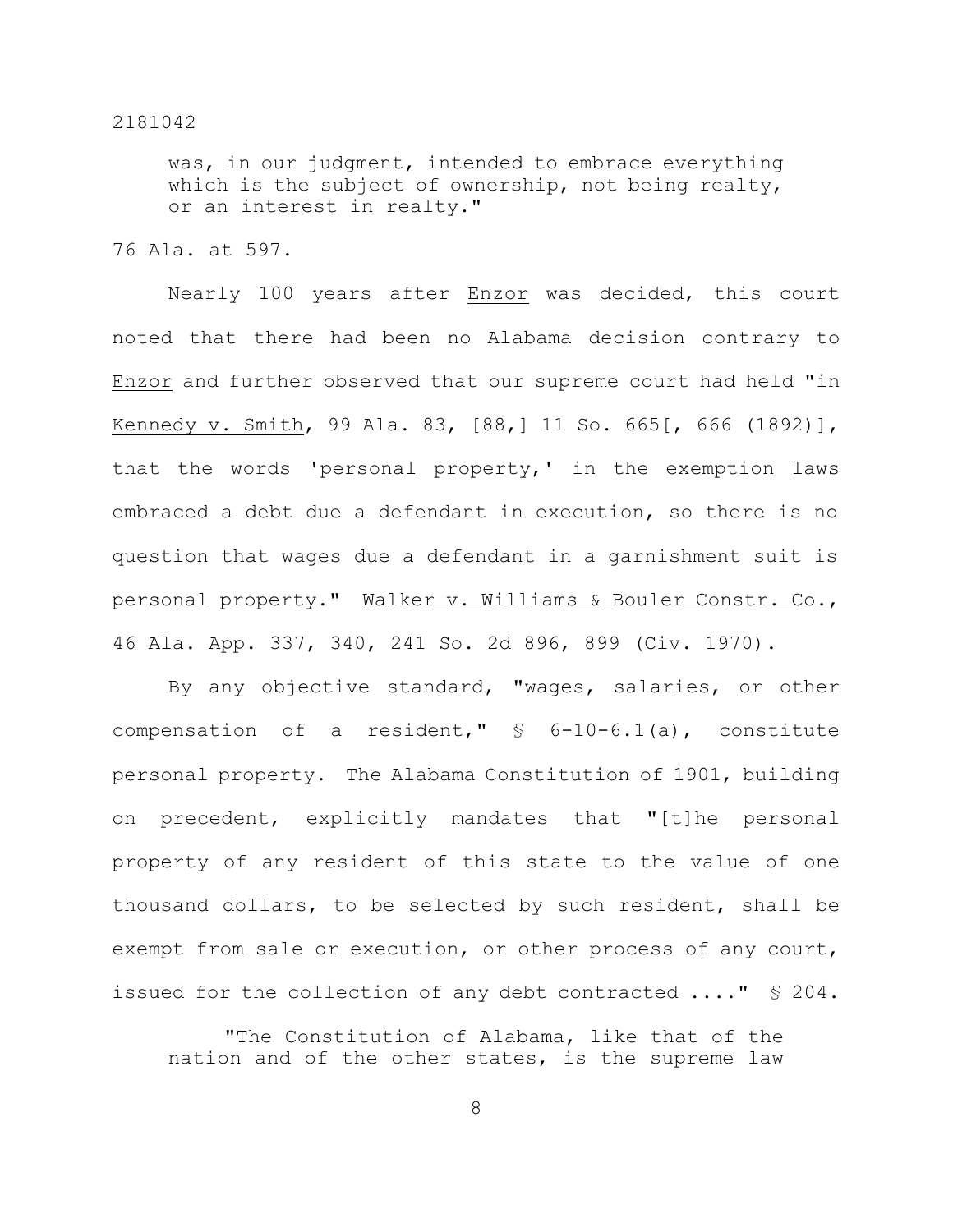within the realm and sphere of its authority. Subject only to the restraints resulting from the Constitution of the United States, the Constitution of Alabama is the highest form and expression of law that exists in this state. The source of its creation and the character of its sanction, viz. the people's deliberate will, invest the Constitution with its paramount quality. The Constitution's control is absolute wherever and to whatever its provisions apply; and every officer, executive, legislative, and judicial, is bound by oath ([Art. XVI,] section 279) to support the Constitution, to vindicate and uphold its mandates, and to observe and enforce its inhibitions without regard to extrinsic circumstances. It commits to no body, officer, or agent any authority or power whatever to change or modify or suspend the effect or operation of its mandates or its prohibitions; the instrument itself prescribes the exclusive modes by which it may be altered or amended, or its effect and operation changed. Otherwise than as these exclusive modes contemplate and authorize the Constitution's alteration, its character is permanent, its force and influence enduring. Both of these exclusive modes are plainly stated in [Art. XVIII,] sections 284-287 of the [Alabama] Constitution. Only through a constitutional convention, called and convened as provided in the existing organic law, or through amendment proposed and adopted as provided in the existing organic law, can the Constitution be altered or changed."

Johnson v. Craft, 205 Ala. 386, 393, 87 So. 375, 380 (1921). Stated more succinctly, "[t]he constitution of this state is the supreme law and limits the power of the legislature. Alexander v. State, 274 Ala. 441, 150 So. 2d 204 (1963)." Grantham v. Denke, 359 So. 2d 785, 787 (Ala. 1978).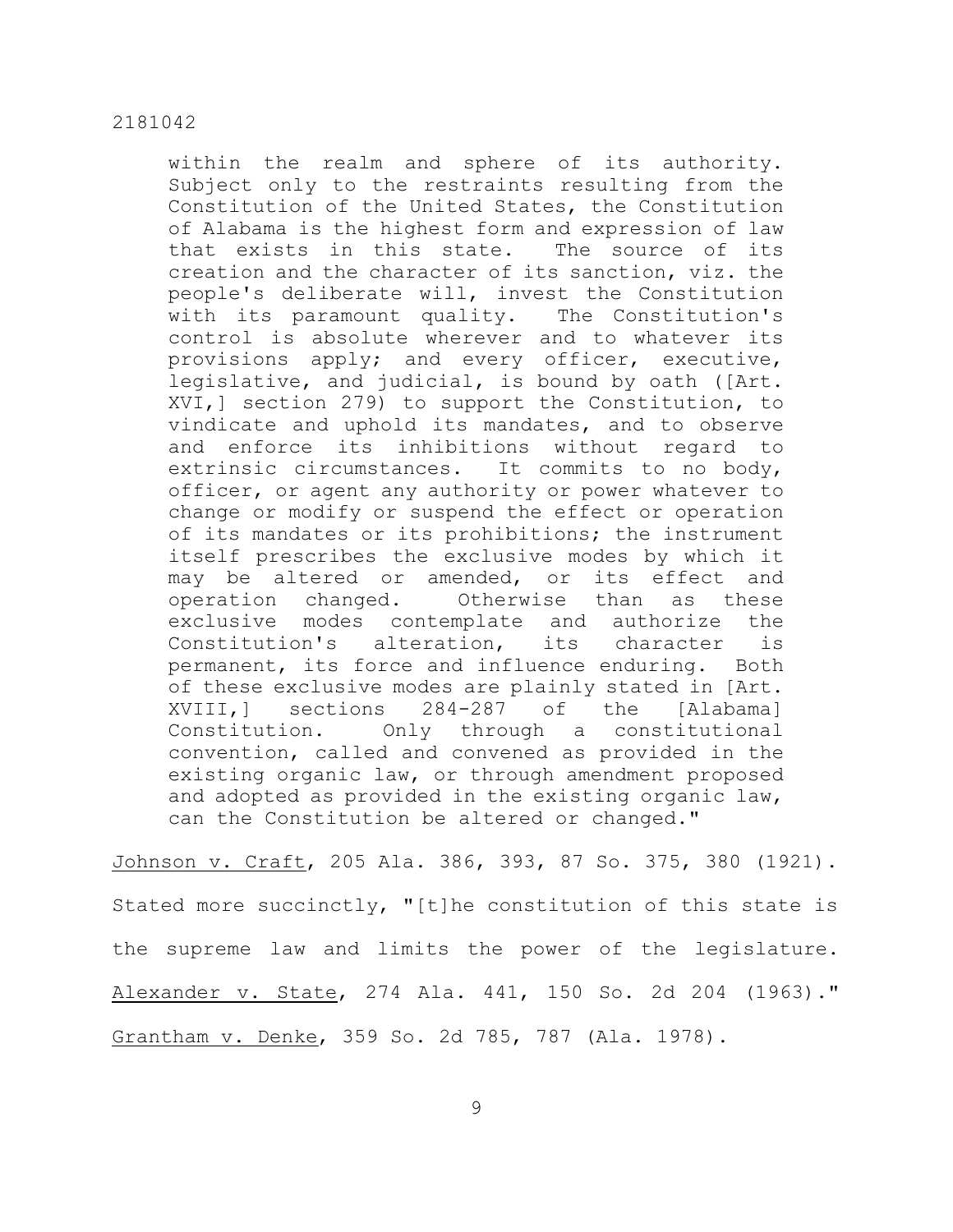In Johnson, our supreme court eloquently explained that the state legislature did not have the authority to alter or amend the Alabama Constitution merely by enacting a law contrary to the dictates of the constitution, stating:

"Upwards of 60 years ago [now more than 160 years ago] this court had occasion to consider and to pronounce constitutional principles referable to the change by amendment of the organic law. The opinion then delivered by Justice Goldthwaite established Collier v. Frierson, 24 Ala. 100 [(1854)], as a leading authority in our country on the subject under consideration. Many courts of the highest repute, as well as text-writers, have accorded the doctrine there announced the unreserved acceptance its obvious soundness deserves, and have given that pronouncement its own great place in the constitutional jurisprudence of the republic. With a brevity, and also a comprehension, that is notable and gratifying, it was there said:

"'We entertain no doubt, that, to change the Constitution in any other mode than by a convention, every requisition which is demanded by the instrument itself must be observed, and the omission of any one is fatal to the amendment. We scarcely deem any argument necessary to enforce this proposition. The Constitution is the supreme and paramount law. The mode by which amendments are to be made under it is clearly defined. It has been said that certain acts are to be done, certain requisitions are to be observed, before a change can be effected. But to what purpose are these acts required, or these requisitions enjoined, if the Legislature, or any other department of the government, can dispense with them. To do so would be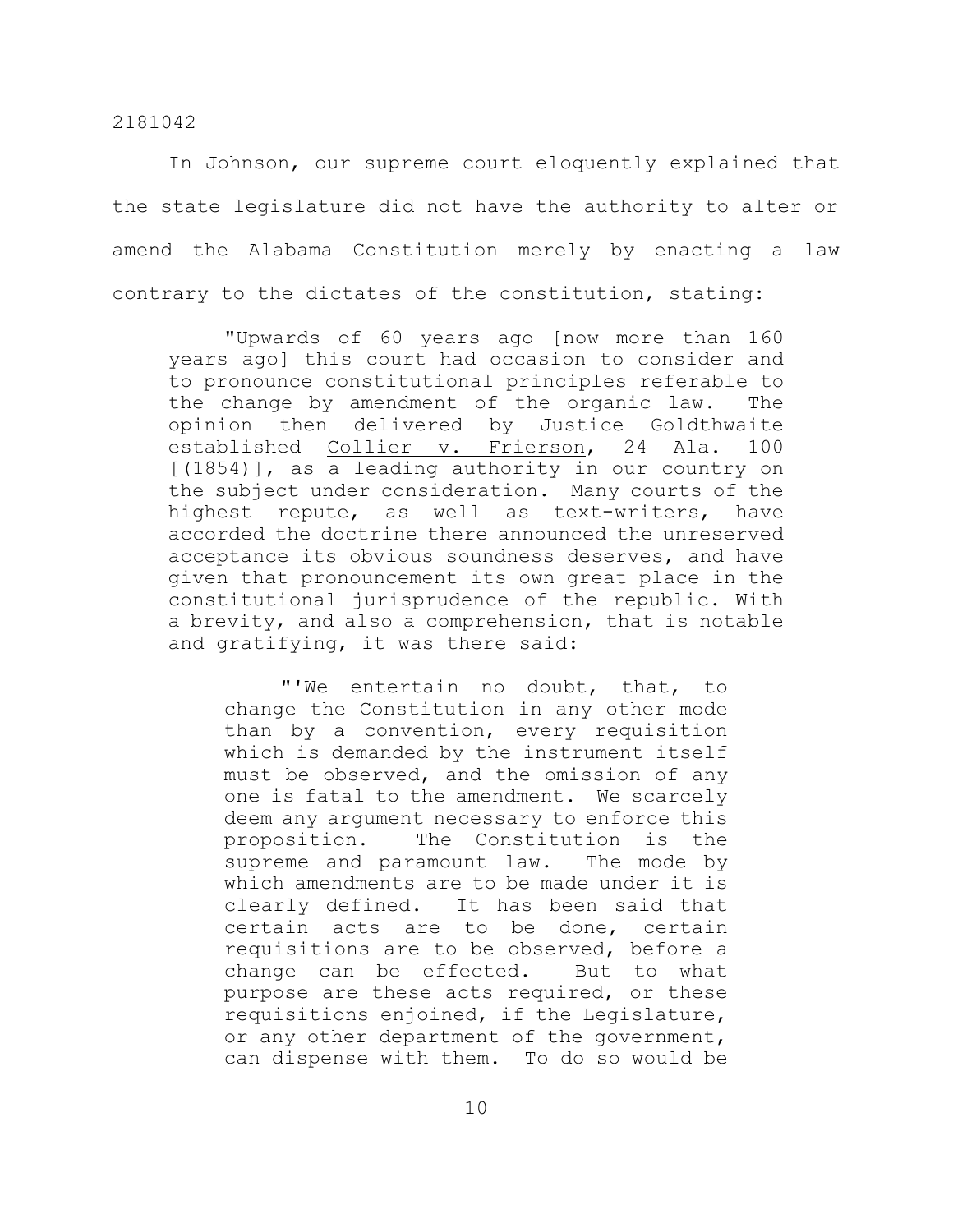to violate the instrument which they are sworn to support, and every principle of public law and sound constitutional policy requires the courts to pronounce against every amendment, which is shown not to have been made in accordance with the rules prescribed by the fundamental law.'

"[24 Ala. at 109.]"

205 Ala. at 393, 87 So. at 380. The Johnson court went on to explain how changes to the Alabama Constitution are to be accomplished, stating:

"The provisions of the Constitution providing for its amendment are mandatory, not directory- binding on the people themselves and concluding every department, body, officer, and agency under its authority. ... 12 C.J. pp. 688, 689. The power granted the Legislature to propose amendments to the Constitution is a particular, special power, not possessed by the Legislature otherwise than through grant by the instrument itself. It can only be exercised in the mode prescribed, and the mode defined is the measure of the power. Collier v. Frierson, [24 Ala. 100 (1854)]; Oakland [Paving] Co. v. Hilton, 69 Cal. 479, 514, 11 Pac. 3 [(1886)]; Jones v. McDade, [200 Ala. 230, 75 So. 988 (1917)]. It results from the system and the provision of the Constitution that in proposing amendments to that instrument, to be voted upon by the electorate, the Legislature is not exercising its other power to make laws. Jones v. McDade, supra; Livermore v. Waite, 102 Cal. 113, 36 Pac. 424, 25 L.R.A. 313, 315, 316 [(1894)]; 12 C.J. p. 693; 6 R.C.L. § 19, pp. 28, 29. Recognition of this last-stated principle--resultant, as it is, from those previously reiterated--is an essential prerequisite to any sound, logical conclusion upon the objection now being considered. To ignore it or to deny it